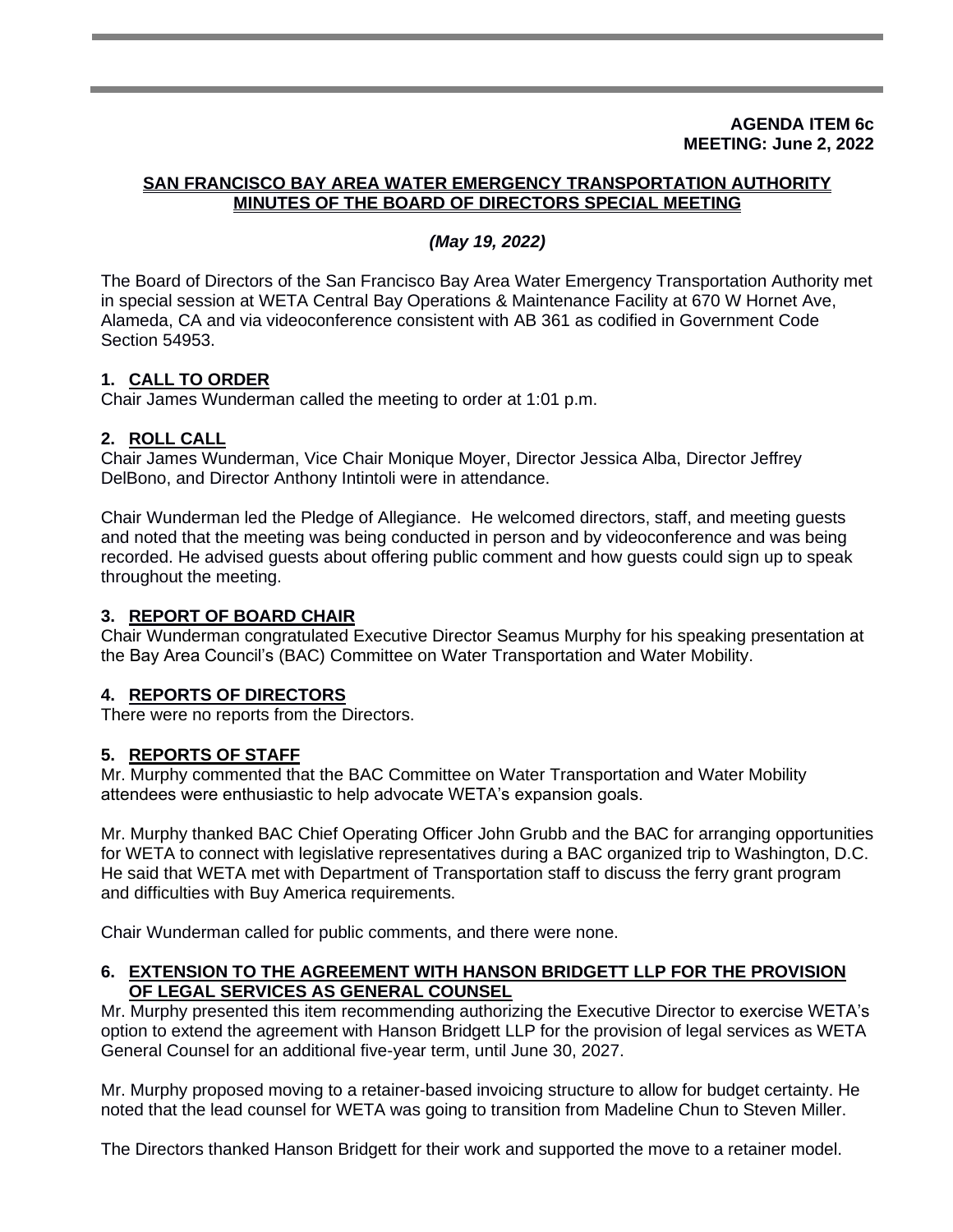Mr. Miller said that it would be an honor if the contract were extended and looked forward to continuing the relationship. He thanked the Board for the opportunity and Ms. Chun for her leadership.

Director Intintoli made a motion to adopt Resolution No. 2022-19 approving this item.

Chair Wunderman called for public comments , and there were none.

Director DelBono seconded the motion, and the item passed 4-0 with one abstention.

Yeas: Alba, DelBono, Intintoli, Moyer. Nays: None. Absent: None. Abstain: Wunderman.

#### **7. APPROVE PURCHASE OF INSURANCE POLICIES FOR FISCAL YEAR 2022-23**

Chief Financial Officer Erin McGrath presented this item recommending approving the purchase of the following insurance policies for Fiscal Year 2023 estimated to cost up to \$674,272 in total:

- 1) Marine Commercial Liability including Terminal Operators
- 2) Excess Marine Liabilities
- 3) Automobile Liability
- 4) Property Insurance
- 5) Public Officials Management & Employment Practices Liability
- 6) Crime Insurance
- 7) Special Liability Insurance (SLIP)
- 8) Workers Compensation

Director Alba made a motion to adopt Resolution No. 2022-20 approving this item.

Chair Wunderman called for public comments, and there were none.

Director Intintoli seconded the motion, and the item passed unanimously.

Yeas: Alba, DelBono, Intintoli, Moyer, Wunderman. Nays: None. Absent: None.

#### **8. WETA INVESTMENT POLICY**

Ms. McGrath presented this item recommending review and approval of a WETA Investment Policy.

This policy is designed to bring WETA in alignment with best practices and to begin a reporting process on investments as required by California law. The policy reflects the simplicity of WETA investments and sets basic principles for investment. Those principles are:

- Safety: Preservation of capital in a manner that does not unduly risk loss
- Liquidity: Ensure that funds are available to WETA for cash flow and reserves in emergency situations
- Return on Investment: Growth of WETA funds consistent with market conditions within the limits of the first two principles

Under the policy, the Board delegates authority to the Chief Financial Officer to manage all investments. The Chief Financial Officer is required to both follow the adopted policy and make decisions based on the principles in the policy. The Board must approve the delegation to the Chief Financial Officer annually.

Vice Chair Moyer made a motion to adopt Resolution No. 2022-21 approving this item.

Chair Wunderman called for public comments, and there were none.

Director Alba seconded the motion, and the item passed unanimously.